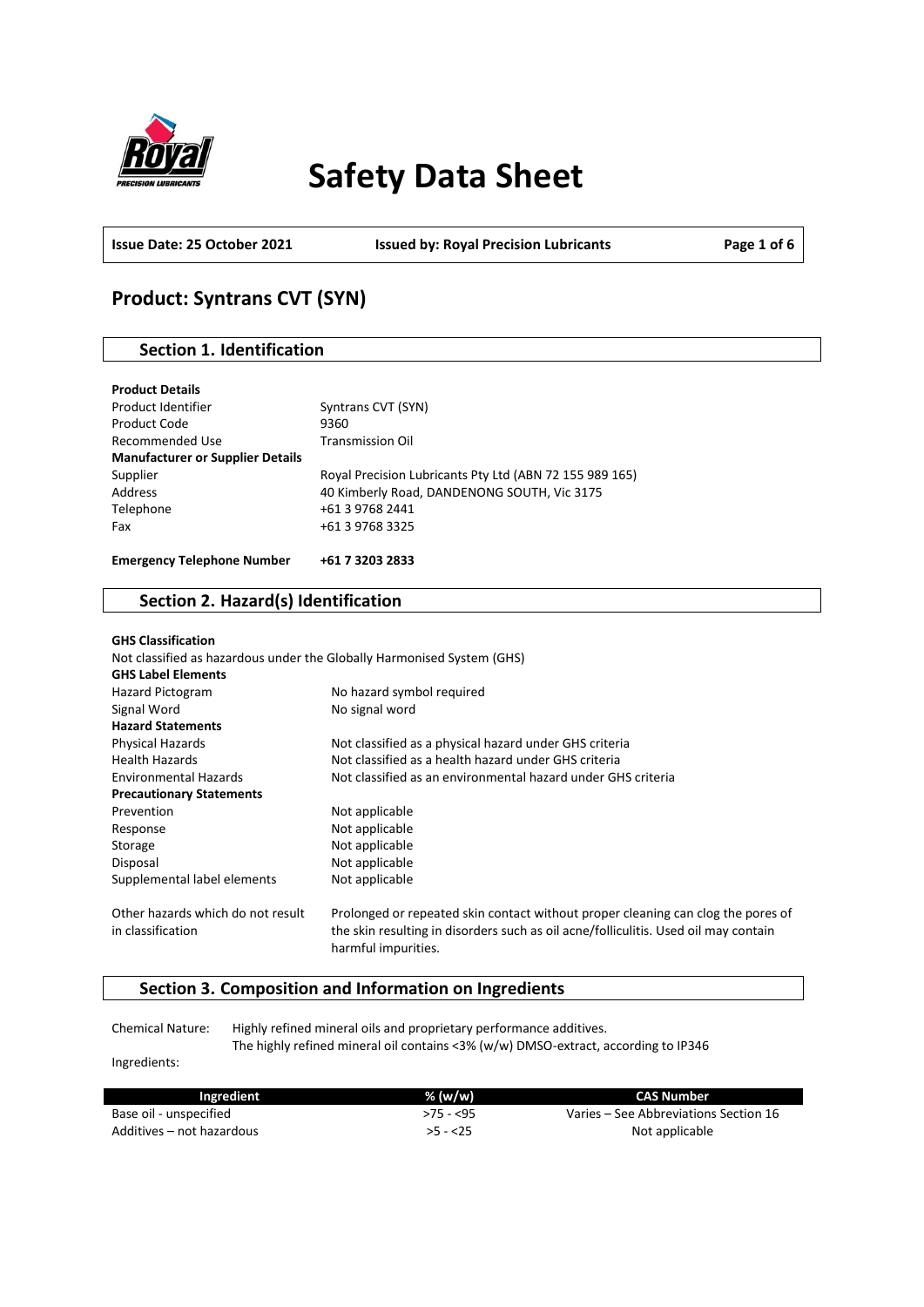There are no additional ingredients present which, within the current knowledge of the supplier and in the concentrations applicable, are classified as hazardous to health or the environment and hence require reporting in this section.

| <b>Section 4. First-aid measures</b>                            |                                                                                                                                                                   |
|-----------------------------------------------------------------|-------------------------------------------------------------------------------------------------------------------------------------------------------------------|
|                                                                 |                                                                                                                                                                   |
| Eye contact:                                                    | Flush eye with copious quantities of water.                                                                                                                       |
|                                                                 | If persistent irritation occurs, obtain medical attention.                                                                                                        |
| Inhalation:                                                     | No treatment necessary under normal conditions of use.                                                                                                            |
|                                                                 | If symptoms persist, obtain medical attention.                                                                                                                    |
| Skin contact:                                                   | Remove contaminated clothing. Flush exposed area with water and follow by<br>washing with soap if available.                                                      |
|                                                                 | If persistent irritation occurs, obtain medical attention.                                                                                                        |
| If swallowed:                                                   | In general no treatment is necessary unless large quantities are swallowed. Do<br>not induce vomiting and obtain medical advice.                                  |
| Most important symptoms and<br>effects, both acute and delayed: | Oil acne/folliculitis signs and symptoms may include formation of black pustules<br>and spots on the skin of exposed areas.                                       |
|                                                                 | Swallowing may result in nausea, vomiting and/or diarrhoea.                                                                                                       |
| <b>Protection of first-aiders:</b>                              | When administering first aid, ensure that you are wearing the appropriate<br>personal protective equipment according to the incident, injury and<br>surroundings. |
| Notes to physician:                                             | Treat symptomatically.                                                                                                                                            |

# **Section 5. Fire-fighting measures**

| Suitable extinguishing equipment:                                 | Foam, water spray or fog. Dry chemical powder, carbon dioxide, sand or earth<br>may be used for small fires only.                                                                                                                                                            |
|-------------------------------------------------------------------|------------------------------------------------------------------------------------------------------------------------------------------------------------------------------------------------------------------------------------------------------------------------------|
|                                                                   | Do not use water in a jet.                                                                                                                                                                                                                                                   |
| Specific hazards during firefighting:                             | Combustible liquid. In a fire, or if heated, a pressure increase will occur and the<br>container may burst with the risk of a subsequent explosion.                                                                                                                          |
|                                                                   | May produce toxic fumes if burning including possibly carbon monoxide,<br>airborne solid and liquid particulates and gases and unidentified organic and<br>inorganic compounds.                                                                                              |
| Special protective equipment and<br>precautions for firefighters: | Proper protective equipment including chemical resistant gloves are to be<br>worn; chemical resistant suit is indicated if large contact with spilled product is<br>expected. Positive pressure Self-Contained Breathing Apparatus and full turn<br>out gear should be worn. |
| <b>HazChem Code:</b>                                              | None                                                                                                                                                                                                                                                                         |

### **Section 6. Accidental release measures**

| Personal precautions, protective<br>equipment and emergency procedures: | Avoid contact with skin and eyes, use appropriate personal protective<br>equipment. Evacuate surrounding areas if necessary. Remove all ignition<br>sources.                                                                                                                                                |
|-------------------------------------------------------------------------|-------------------------------------------------------------------------------------------------------------------------------------------------------------------------------------------------------------------------------------------------------------------------------------------------------------|
| <b>Environmental precautions:</b>                                       | Stop leak if without risk. Use appropriate containment to avoid<br>environmental contamination. Prevent from spreading or entering drains,<br>ditches or rivers by using sand, earth or other appropriate barriers.<br>Local authorities should be advised if significant spillages cannot be<br>contained. |
| <b>Methods and materials for containment</b><br>and cleaning up:        | Slippery when spilt. Avoid accidents, clean up immediately.<br>Reclaim liquid directly or in an absorbent.<br>Soak up residue with an absorbent such as clay, sand or other suitable<br>material and dispose of properly.                                                                                   |

# **Section 7. Handling and storage**

| <b>Precautions for safe handling:</b> | Use in a well ventilated area.                                        |
|---------------------------------------|-----------------------------------------------------------------------|
|                                       | Wear appropriate protective equipment (See Section 8) and clothing to |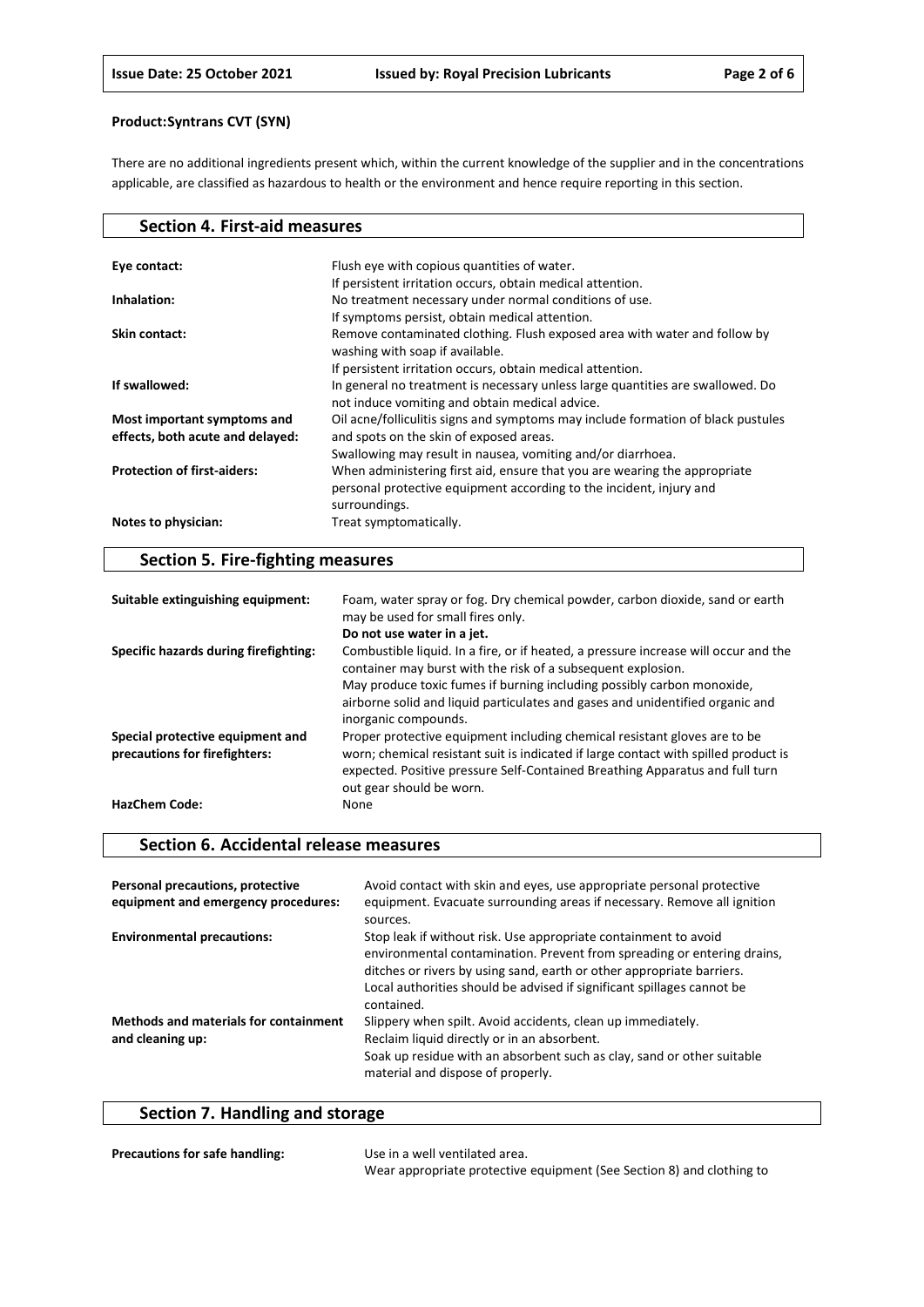|                                                                  | avoid inhalation of fumes or mist and contact with skin and eyes.                                                                                                                                               |
|------------------------------------------------------------------|-----------------------------------------------------------------------------------------------------------------------------------------------------------------------------------------------------------------|
|                                                                  | Containers not in use should be closed.                                                                                                                                                                         |
|                                                                  | Do not smoke.                                                                                                                                                                                                   |
|                                                                  | Always wash hands after handling and prior to eating, drinking, smoking or<br>using the toilet.                                                                                                                 |
| Conditions for safe storage, including<br>any incompatibilities: | Classified as a Class C2 (COMBUSTIBLE LIQUID) for the purposes of storage<br>and handling.                                                                                                                      |
|                                                                  | Store in a cool, well ventilated area away from heat and other sources of<br>ignition, oxidising agents, foodstuffs, and out of direct sunlight.<br>Keep containers securely sealed and protect against damage. |

# **Section 8. Exposure controls and personal protection**

| <b>National Exposure Standards:</b>  | No exposure standard has been established, however, the TWA National<br>Occupational Health and Safety Commission (NOHSC) exposure standard for oil mist<br>is 5 $mg/m3$ . As with all chemicals, exposure should be kept to the lowest possible<br>level. |
|--------------------------------------|------------------------------------------------------------------------------------------------------------------------------------------------------------------------------------------------------------------------------------------------------------|
| <b>Biological limit values:</b>      | Not available                                                                                                                                                                                                                                              |
| <b>Engineering Controls:</b>         | Ventilation - Use in well ventilated areas. Where ventilation is inadequate, a local<br>exhaust ventilation system is required.                                                                                                                            |
| <b>Personal Protective Equipment</b> |                                                                                                                                                                                                                                                            |
| <b>Respiratory Protection:</b>       | Normally not required, however if mists or vapours are generated in a poorly<br>ventilated area an approved respirator with a replaceable vapour/mist filter is<br>recommended.                                                                            |
| <b>Eve Protection:</b>               | Safety glasses with side shields, goggles or full face mask as appropriate. Individual<br>circumstances will dictate the final choice of protection.                                                                                                       |
| Skin / Body Protection:              | Always wear long sleeves and long trousers or coveralls, and enclosed footwear or<br>safety boots when handling this product. It is recommended that chemical resistant<br>gloves (e.g. PVC) be worn when handling this product.                           |

## **Section 9. Physical and Chemical Properties**

| Viscous amber liquid |
|----------------------|
| Not available        |
| Not available        |
| Not available        |
| Insoluble            |
| Not applicable       |
| $34 \text{ cSt}$     |
| $7.1 \text{ cSt}$    |
| 0.856                |
| $>190^{\circ}$ C     |
| Combustible Liquid   |
| Not available        |
| Not available        |
|                      |

# **Section 10. Stability and Reactivity**

| Reactivity:                                        | No specific test data available for this product. Refer to Conditions to avoid and<br>Incompatible materials for additional information. |
|----------------------------------------------------|------------------------------------------------------------------------------------------------------------------------------------------|
| <b>Chemical stability:</b>                         | Stable under normal conditions of storage and handling.                                                                                  |
| <b>Possibility of hazardous</b><br>reactions:      | Reacts with strong oxidising agents.                                                                                                     |
| <b>Conditions to avoid:</b>                        | Heat, direct sunlight, open flames or other sources of ignition.                                                                         |
| <b>Incompatible Materials:</b>                     | Strong oxidizing agents.                                                                                                                 |
| <b>Hazardous Decomposition</b><br><b>Products:</b> | Under normal conditions of storage and use hazardous decomposition products are not<br>expected to be produced.                          |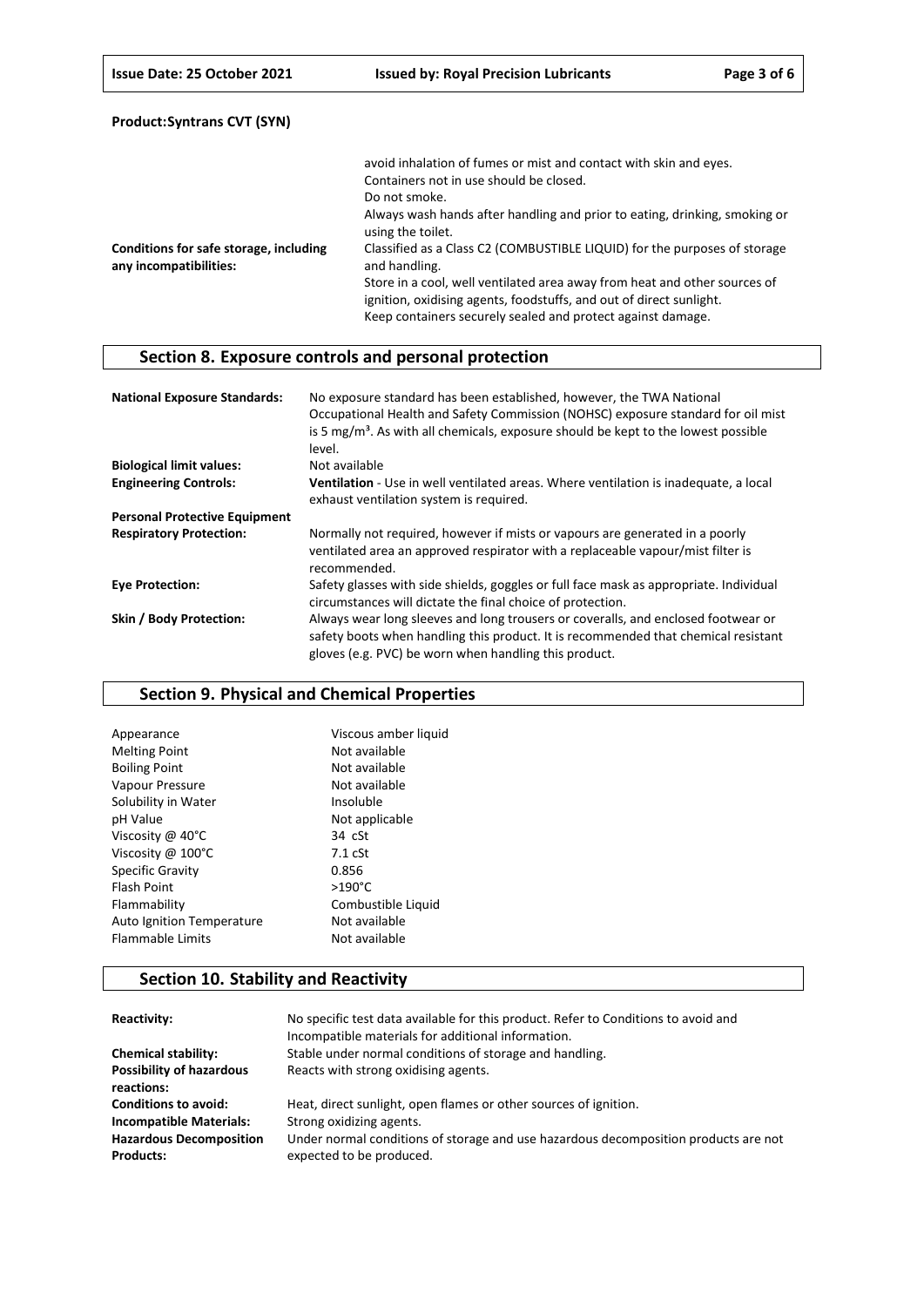### **Section 11. Toxicological information**

Information given is based on data on the components and the toxicology of similar products. Unless indicated otherwise, the data presented is representative of the product as a whole, rather than for the individual component(s). Skin and eye contact are the primary routes of exposure although exposure may occur following accidental swallowing.

| <b>Acute toxicity</b>                | Acute oral toxicity: LD50 rat: >5,000 mg/kg. Expected to be of low toxicity.<br>Acute inhalation toxicity: Not considered to be an inhalation hazard under normal<br>conditions of use.                                                                                                                    |
|--------------------------------------|------------------------------------------------------------------------------------------------------------------------------------------------------------------------------------------------------------------------------------------------------------------------------------------------------------|
|                                      | Acute dermal toxicity: LD50 rabbit: >5,000 mg/kg. Expected to be of low toxicity.                                                                                                                                                                                                                          |
| Skin corrosion/irritation            | Expected to be slightly irritating. Prolonged or repeated skin contact without proper<br>cleaning can clog the pores of the skin resulting in disorders such as oil acne/folliculitis.                                                                                                                     |
| Serious eye damage/eye<br>irritation | Expected to be slightly irritating                                                                                                                                                                                                                                                                         |
| Respiratory or skin<br>sensitisation | Not expected to be a skin sensitiser.                                                                                                                                                                                                                                                                      |
| <b>Germ cell mutagenicity</b>        | Not considered a mutagenic hazard.                                                                                                                                                                                                                                                                         |
| Carcinogenicity                      | Not expected to be carcinogenic.                                                                                                                                                                                                                                                                           |
|                                      | Product contains mineral oils of types shown to be non-carcinogenic in animal skin-                                                                                                                                                                                                                        |
|                                      | painting studies. Highly refined mineral oils are not classified as carcinogenic by the                                                                                                                                                                                                                    |
|                                      | International Agency for Research on Cancer (IARC).                                                                                                                                                                                                                                                        |
| <b>Reproductive toxicity</b>         | Not expected to impair fertility. Not expected to be developmental toxicant.                                                                                                                                                                                                                               |
| STOT - single exposure               | Not expected to be a hazard.                                                                                                                                                                                                                                                                               |
| STOT – repeated exposure             | Not expected to be a hazard.                                                                                                                                                                                                                                                                               |
| <b>Aspiration toxicity</b>           | Not considered an aspiration hazard.                                                                                                                                                                                                                                                                       |
| <b>Further information</b>           | USED oils may contain harmful impurities that have accumulated during use. The<br>concentration of such impurities will depend on use and they may present risks to health<br>and the environment on disposal. ALL used oil should be handled with caution and skin<br>contact avoided as far as possible. |

## **Section 12. Ecological information**

Eco toxicological data has not been determined specifically for this product. Information given is based on a knowledge of the components and the ecotoxicology of similar products. Unless indicated otherwise, the data presented is representative of the product as a whole, rather than for individual component(s).

#### **Ecotoxicity**

| Toxicity to fish (Acute toxicity)           | Expected to be practically non-toxic.                                         |
|---------------------------------------------|-------------------------------------------------------------------------------|
| Toxicity to crustacean (Acute toxicity)     | Expected to be practically non-toxic.                                         |
| Toxicity to algae/aquatic plants (Acute     | Expected to be practically non-toxic.                                         |
| toxicity)                                   |                                                                               |
| Toxicity to fish (Chronic toxicity)         | Data not available.                                                           |
| Toxicity to crustacean (Chronic toxicity)   | Data not available.                                                           |
| Toxicity to microorganisms (Acute toxicity) | Data not available.                                                           |
| Persistence and degradability               |                                                                               |
| Biodegradability                            | Expected to be not readily biodegradable. Major constituents are              |
|                                             | expected to be inherently biodegradable, but contains components that         |
|                                             | may persist in the environment.                                               |
| <b>Bioaccumulative potential</b>            |                                                                               |
| Bioaccumulation                             | Contains components with the potential to bio accumulate.                     |
| Partition coefficient: n-octanol/water      | Pow: >6 based on information on similar products.                             |
| <b>Mobility in soil</b>                     |                                                                               |
| Mobility                                    | Liquid under most environmental conditions. If it enters soil, it will adsorb |
|                                             | to soil particles and will not be mobile.                                     |
|                                             | Floats on water.                                                              |
| Other adverse effects                       |                                                                               |
| Additional ecological information           | Product is a mixture of non-volatile components which are not expected        |

to be released to air in any significant quantities.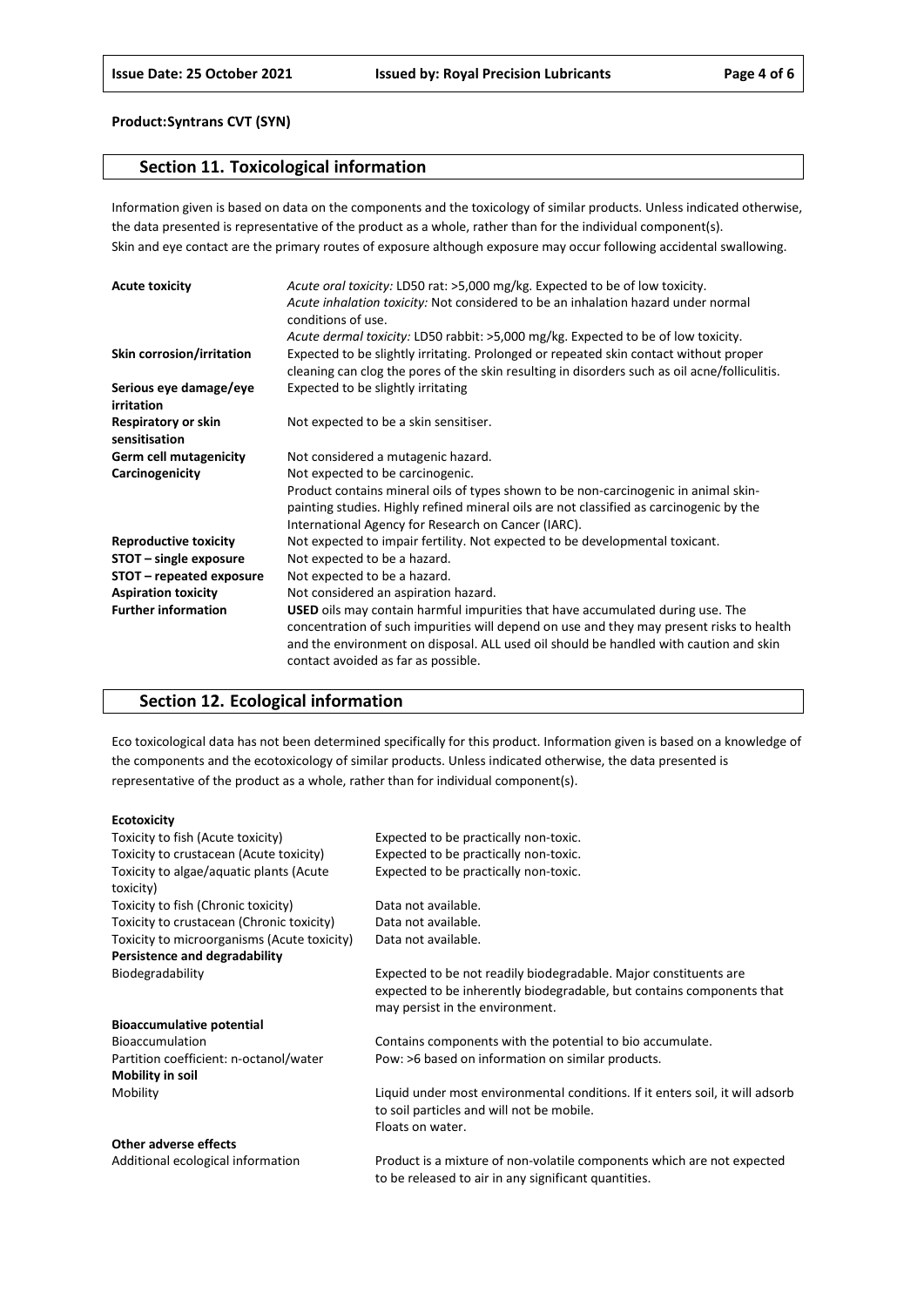Not expected to have ozone depletion potential, photochemical ozone creation potential or global warming potential. Poorly soluble mixture. May cause physical fouling of aquatic organisms. Mineral oil is not expected to cause any chronic effects to aquatic organisms at concentrations less than 1 mg/l.

### **Section 13. Disposal considerations**

| Disposal methods                                    |                                                                                                                                                                                                                              |
|-----------------------------------------------------|------------------------------------------------------------------------------------------------------------------------------------------------------------------------------------------------------------------------------|
| Waste from residues                                 | Waste product should not be allowed to contaminate soil or ground<br>water or be disposed of into the environment.<br>Disposal should be in accordance with applicable regional, national and<br>local laws and regulations. |
| Contaminated packaging                              | Dispose in accordance with prevailing regulations, preferably to a<br>recognised collector or contractor. The competence of the collector or<br>contractor should be established beforehand.                                 |
| Special precautions for landfill or<br>incineration | No additional special precautions identified.                                                                                                                                                                                |

### **Section 14. Transport Information**

| <b>National Regulations</b>      |                                    |
|----------------------------------|------------------------------------|
| ADG                              | Not regulated as a dangerous good. |
| <b>International Regulations</b> |                                    |
| IATA-DGR                         | Not regulated as a dangerous good. |
| IMDG-DGR                         | Not regulated as a dangerous good. |

### **Section 15. Regulatory Information**

**Standard Uniform Schedule of Medicine and Poisons** Not scheduled **Model Work Health and Safety Regulations – Scheduled Substances** Not listed **Australian Code for the Transport of Dangerous Goods by Road and Rail (ADG Code)** Not regulated **Australia (AICS)** All components of this product are listed on the Inventory or exempted.

### **Section 16. Other Information**

| Date of Issue        | Monday, 25 October 2021                                                                  |
|----------------------|------------------------------------------------------------------------------------------|
| <b>Abbreviations</b> | ADG = Australian Dangerous Goods                                                         |
|                      | GHS = Globally Harmonised System of Classification and Labelling of chemicals            |
|                      | IATA = International Air Transport Association                                           |
|                      | IBC = Intermediate Bulk container                                                        |
|                      | <b>IMDG</b> = International Maritime Dangerous Goods                                     |
|                      | STEL = Short term exposure limit                                                         |
|                      | TWA = time weighted average                                                              |
|                      | Varies = may contain one or more of the following 101316-69-2, 101316-70-5, 101316-71-6, |
|                      | 101316-72-7, 64741-88-4, 64741-89-5, 64741-95-3, 64741-96-4, 64741-97-5, 64742-01-4,     |
|                      | 64742-44-5, 64742-45-6, 64742-52-5, 64742-53-6, 64742-54-7, 64742-55-8, 64742-56-9,      |
|                      | 64742-57-0, 64742-58-1, 64742-62-7, 64742-63-8, 64742-64-9, 64742-65-0, 64742-70-7,      |
|                      | 72623-85-9, 72623-86-0, 72623-87-1, 74869-22-0, 90669-74-2                               |

**Other Information**